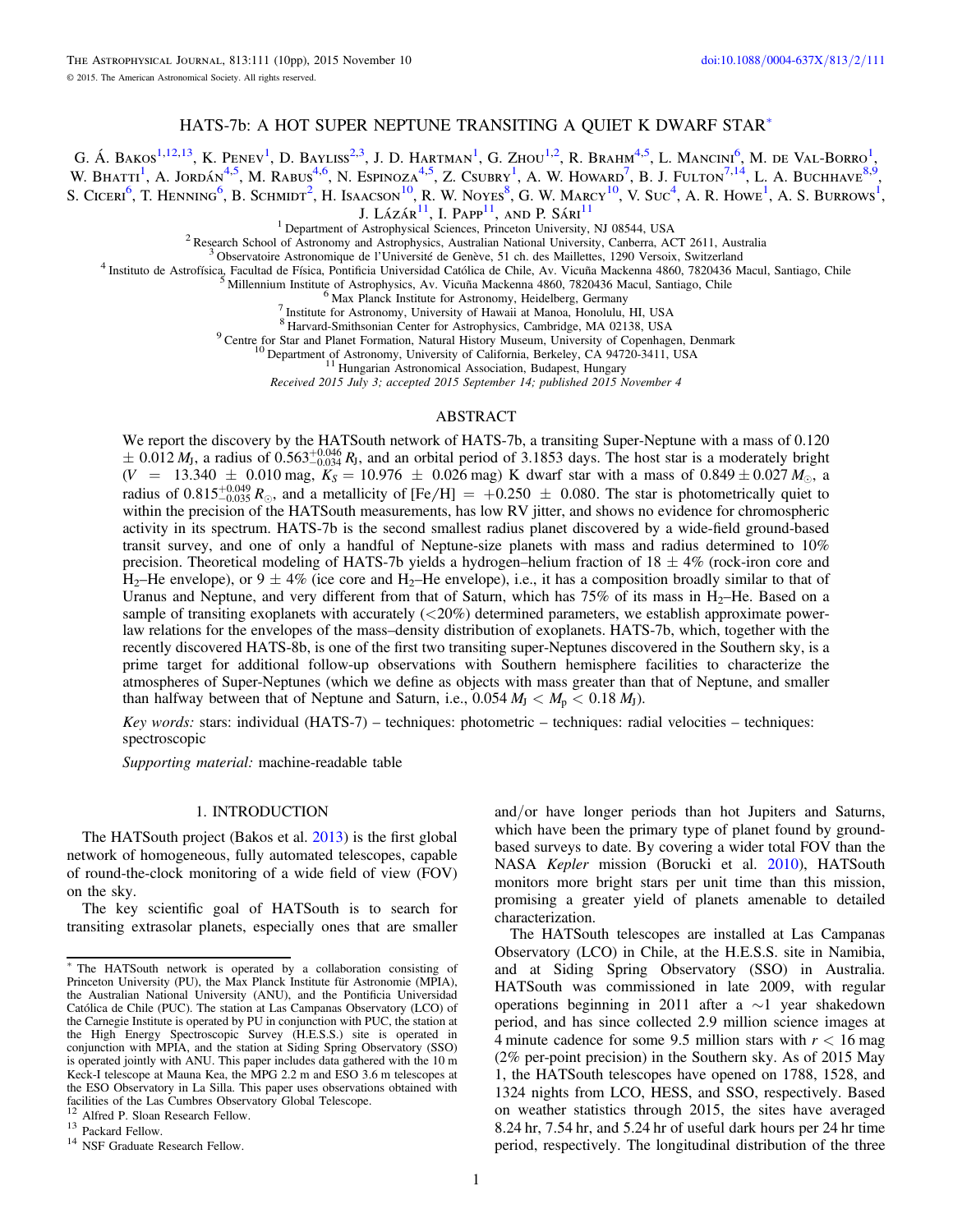Table 1 Summary of Photometric Observations of HATS-7

<span id="page-1-1"></span>

| Facility/Field <sup>a</sup> | Date Range     | Number of Points | Median Cadence<br>(s) | Filter     | Precision <sup>b</sup><br>(mmag) |
|-----------------------------|----------------|------------------|-----------------------|------------|----------------------------------|
| $HS-2/G568$                 | 2011 Mar-Aug   | 5018             | 290                   | Sloan $r$  | 7.1                              |
| $HS-4/G568$                 | $2011$ Jul–Aug | 839              | 301                   | Sloan $r$  | 6.9                              |
| $HS-6/G568$                 | 2011 Mar-May   | 1627             | 295                   | Sloan $r$  | 6.3                              |
| $LCOGT1m + SBIG$            | 2014 Jun 12    | 110              | 136                   | Sloan $i'$ | 2.0                              |
| $LCOGT1m +$ sinistro        | 2014 Jun 16    | 49               | 167                   | Sloan $i'$ | 1.3                              |
| <b>GROND</b>                | 2014 Jul 20    | 83               | 140                   | Sloan $g$  | 1.2                              |
| <b>GROND</b>                | 2014 Jul 20    | 83               | 140                   | Sloan $r$  | 0.9                              |
| <b>GROND</b>                | 2014 Jul 20    | 80               | 140                   | Sloan $i$  | 1.0                              |
| <b>GROND</b>                | 2014 Jul 20    | 80               | 140                   | Sloan $z$  | 1.0                              |

<sup>a</sup> For the HATSouth observations we list the HATSouth (HS) instrument used to perform the observations and the pointing on the sky. HS-2 is located at Las Campanas Observatory in Chile, HS-4 at the H.E.S.S. gamma-ray telescope site in Namibia, and HS-6 at Siding Spring Observatory in Australia. Field G568 is one of 838 discrete pointings used to tile the sky for the HATNet and HATSouth projects. This particular field is centered at R.A. 14 hr and decl.  $-22.5^{\circ}$ .<br><sup>b</sup> The rms scatter of the residuals from our best fit transit model

sites means that selected regions of the sky may be observed for long contiguous stretches of time, occasionally reaching 130 hr with interruptions shorter than 30 minutes.

Here we present the discovery of HATS-7b, which together with the recently announced HATS-8b (Bayliss et al. [2015](#page-9-2)), is one of the first two transiting Super-Neptunes found by the HATSouth network, and one of only four such planets discovered by a ground-based wide-field survey (the other two being HAT-P-11b, Bakos et al. [2010](#page-9-3), and HAT-P-26b, Hartman et al. [2011a](#page-9-4)). By combining photometric observations with high-resolution, high velocity-precision spectroscopy, we determine the mass and radius of HATS-7b to better than 10% accuracy. HATS-7b is one of only nine planets with  $M < 0.18$ *M*<sup>J</sup> for which both the mass and radius have been determined to this level of accuracy.<sup>[15](#page-1-0)</sup> With  $V = 13.340 \pm 0.010$  mag, HATS-7 is the 7th brightest star known to host a transiting planet with  $M < 0.18M<sub>J</sub>$ , and for which the mass has been accurately (with 10% accuracy) determined. And of these planets, only GJ 436 (Gillon et al. [2007](#page-9-5)), GJ 3470 (Bonfils et al. [2012](#page-9-6)), and HAT-P-26 (Hartman et al. [2011a](#page-9-4)) have deeper transits, making HATS-7b one of the best known low-mass transiting planets for detailed follow-up studies, e.g., transmission spectroscopy for probing its atmospheric composition.

In the following section we describe the observations utilized to discover and characterize HATS-7b. In Section [3](#page-2-0) we discuss our analysis of the data to rule out blend scenarios and determine the system parameters. We discuss the results in Section [4.](#page-5-0)

# 2. OBSERVATIONS

## 2.1. Photometry

#### 2.1.1. Photometric Detection

The star HATS-7 (2MASS 13552567-2112276) was observed by the HATSouth wide-field telescope network between UT 2011 March 24 and UT 2011 August 19. These observations are summarized in Table [1](#page-1-1). Observations were made from LCO in Chile, the H.E.S.S. site in Namibia, and

<span id="page-1-2"></span>

Figure 1. Unbinned instrumental *<sup>r</sup>*-band light curve of HATS-7 folded with the period  $P = 3.1853150$  days resulting from the global fit described in Section [3.](#page-2-0) The solid line shows the best-fit transit model (see Section [3](#page-2-0)). In the lower panel we zoom-in on the transit; the dark filled points here show the light curve binned in phase using a bin size of 0.002.

SSO in Australia. The data were reduced to trend-filtered light curves following Penev et al. ([2013](#page-9-7)) and making use of the Trend Filtering Algorithm (TFA; Kovács et al. [2005](#page-9-8)). We searched the light curves extracted from the images for periodic box-shaped transits using the Box Least Squares (Kovács et al.  $2002$ ) algorithm, and identified a  $P = 3.1853$  day signal with a depth of 5.1 mmag in the light curve of HATS-7 (Figure [1](#page-1-2); the data are available in Table [2](#page-2-1)).

We searched the HATSouth light curve of HATS-7 for other periodic transit signals which would indicate the presence of additional transiting planets in the system, but found no evidence for any such signals. We also searched for continuous periodic variability, due for example to the presence of starspots on HATS-7. No significant periodic signals are present in the TFA-processed light curve, and we place an upper limit of 1 mmag on the peak-to-peak amplitude of any such variability. We also checked for continuous periodic variability in the light curve before applying the TFA filtering, and in this case find that the maximum signal present ( $P = 39$  days) has a peak-to-

<span id="page-1-0"></span><sup>&</sup>lt;sup>15</sup> Based on the NASA exoplanet archive http://[exoplanetarchive.](http://exoplanetarchive.ipac.caltech.edu) [ipac.caltech.edu](http://exoplanetarchive.ipac.caltech.edu) accessed 2015 March 25.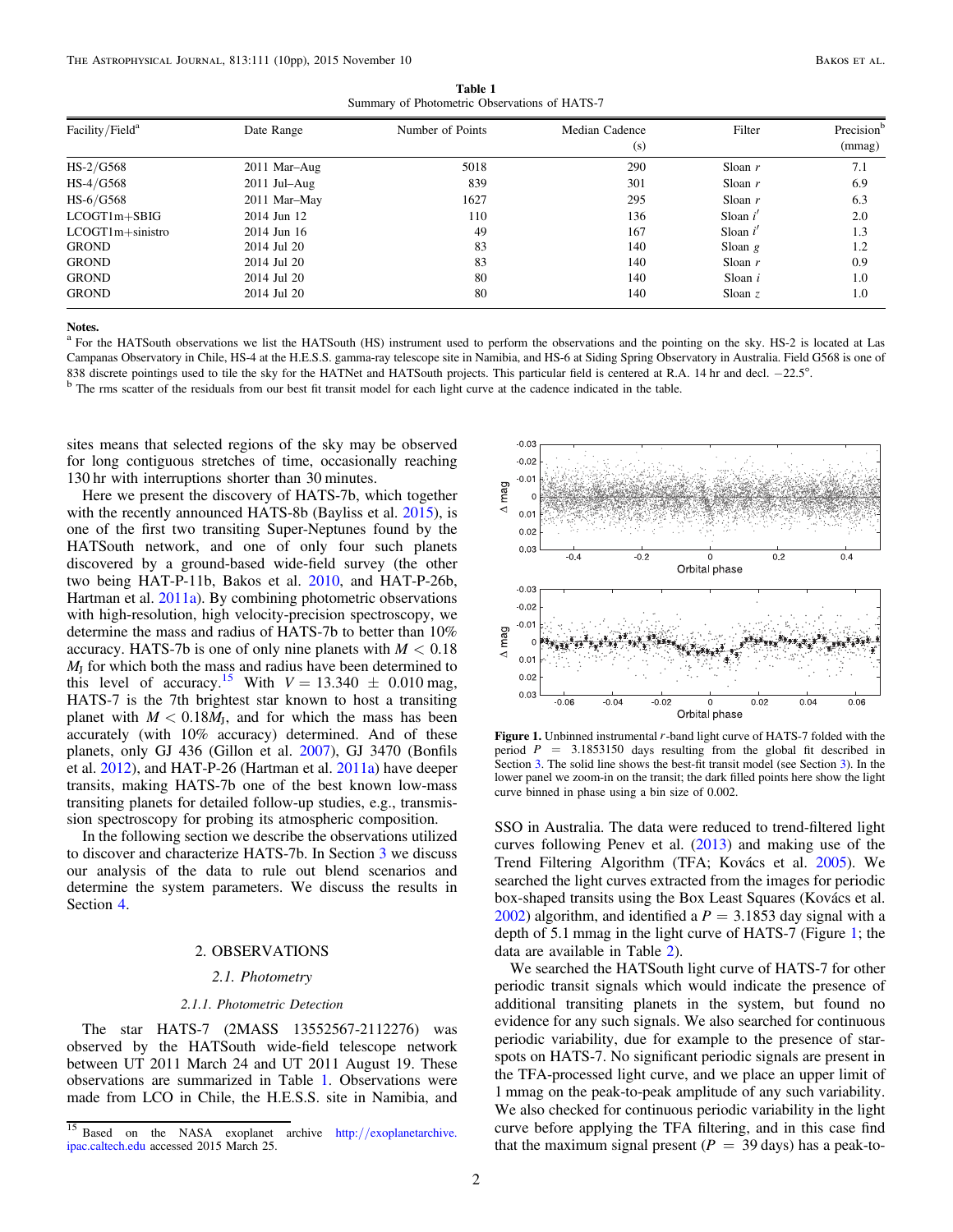Table 2 Differential Photometry of HATS-7

<span id="page-2-1"></span>

| <b>BJD</b>     | Mag <sup>a</sup> | $\sigma_{\text{Mag}}$ | $Mag(orig)^b$ | Filter | Instrument |
|----------------|------------------|-----------------------|---------------|--------|------------|
| $(2,400,000+)$ |                  |                       |               |        |            |
| 55784.52625    | $-0.00947$       | 0.00553               | .             | r      | HS         |
| 55685.78275    | 0.00387          | 0.00490               | .             | r      | HS         |
| 55682.59768    | 0.00210          | 0.00476               | .             | r      | <b>HS</b>  |
| 55666.67146    | 0.00587          | 0.00552               | .             | r      | <b>HS</b>  |
| 55762.23228    | $-0.00517$       | 0.00421               | .             | r      | HS         |
| 55784.52962    | 0.01251          | 0.00600               | .             | r      | <b>HS</b>  |
| 55650.74655    | 0.01291          | 0.00467               | .             | r      | <b>HS</b>  |
| 55749.49145    | 0.00899          | 0.00508               | .             | r      | <b>HS</b>  |
| 55685.78731    | 0.00285          | 0.00494               | .             | r      | <b>HS</b>  |
| 55682.60232    | $-0.00122$       | 0.00467               | .             | r      | HS         |

Notes. The data are also available on the HATSouth website at http://[www.](http://www.hatsouth.org)hatsouth.org.

<sup>a</sup> The out-of-transit level has been subtracted. For the HATSouth light curve (rows with "HS" in the Instrument column), these magnitudes have been detrended using the EPD and TFA procedures prior to fitting a transit model to the light curve. Primarily as a result of this detrending, but also due to blending from neighbors, the apparent HATSouth transit depth is somewhat shallower than that of the true depth in the Sloan  $r$  filter (the apparent depth is  $85\%$  that of the true depth). For the follow-up light curves (rows with an Instrument other than "HS") these magnitudes have been detrended with the EPD procedure, carried out simultaneously with the transit fit (the transit shape is preserved in this process).  $\frac{b}{b}$  Raw magnitude values without application of the EPD procedure. This is

only reported for the follow-up light curves.

(This table is available in its entirety in machine-readable form.)

peak amplitude of 2.7 mmag, and is consistent with the level of low-frequency systematic noise present in the pre-TFA light curves of other bright stars in the field of HATS-7.

#### 2.1.2. Photometric Follow-up

Photometric follow-up observations of HATS-7 were performed using the 1-m telescopes in the Las Cumbres Observatory Global Telescope network (LCOGT) and the GROND instrument on the MPG 2.2 m telescope at La Silla Observatory (LSO) in Chile. These observations are summarized in Table [1](#page-1-1). Table [2](#page-2-1) provides the light curve data, while the light curves are compared to our best-fit model in Figure [2](#page-3-0).

Two transits were observed using the LCOGT 1 m network (Brown et al. [2013](#page-9-10)). The first, on UT 2014 June 12, was observed using a  $4K \times 4K$  SBIG STX-16803 camera, with 0."23 pixels, at the South African Astronomical Observatory station. The second transit, on UT 2014 June 16, was observed using the Sinistro camera at Cerro Tololo Inter-American Observatory station in Chile, which utilizes a  $4K \times 4K$ Fairchild CCD-486 back-side illuminated detector with 0."39 pixels. For both transits we used a Sloan *i*¢ filter. Because no apparent stellar neighbor is visible on archival images, or through our own observations, we defocused the telescope to reduce systematic errors in the photometry. Standard CCD calibrations were performed and light curves were extracted using standard aperture photometry routines.

A single transit was observed on UT 2014 July 20 using the GROND multi-filter instrument, providing simultaneous observations in the Sloan  $g, r, i$ , and  $z$  band-passes (Greiner et al. [2008](#page-9-11)). The data were reduced to light curves following Penev et al. ([2013](#page-9-7)) and Mohler-Fischer et al. ([2013](#page-9-12)).

## 2.2. Spectroscopy

Spectroscopic follow-up observations of HATS-7 were carried out with WiFeS on the ANU 2.3 m telescope at SSO (Dopita et al. [2007](#page-9-13)), FEROS on the MPG 2.2 m (Kaufer & Pasquini [1998](#page-9-14)), CORALIE on the Euler 1.2 m at LSO (Queloz et al. [2001](#page-9-15)), and HIRES on the Keck-I 10 m telescope at Mauna Kea Observatory in Hawaii (Vogt et al. [1994](#page-9-16)).

The WiFeS observations were carried out as part of our reconnaissance to rule out false positives, and reduced and analyzed following Bayliss et al. ([2013](#page-9-17)) and Zhou et al. ([2014](#page-9-18)). We obtained three observations at a resolution of  $R = \lambda/\Delta\lambda = 7000$  to check for radial velocity variations in excess of  $5 \text{ km s}^{-1}$ , and found that the observations were consistent with no variation at this level. A fourth spectrum at a resolution of  $R = 3000$  was obtained to provide an initial spectral classification and estimate of the surface gravity. Based on this observation we found that HATS-7 is a K dwarf star with an estimated effective temperature of  $T_{\text{eff}\star} = 4700 \pm 300$ K and a surface gravity of  $\log g_* = 4.4 \pm 0.3$ .

We obtained three  $R = 48,000$  resolution FEROS spectra and five  $R = 60,000$  resolution CORALIE spectra, which were reduced and analyzed following Jordán et al. ([2014](#page-9-19)). The RVs measured from these spectra had a rms scatter of  $20 \text{ m s}^{-1}$  and were consistent with no variation. Based on these observations we concluded that HATS-7b is a probable Neptune-mass planet, and continued observing it with the larger aperture Keck-I telescope. The stellar atmospheric parameters estimated from the FEROS and CORALIE spectra are consistent with those measured from WiFeS. We also determined that the star is slowly rotating (with  $v \sin i < 5 \text{km s}^{-1}$ ), and, based on inspecting the cross-correlation functions (CCFs), found no evidence for additional stellar components in the spectra.

We observed HATS-7 with the HIRES spectrometer (Vogt et al. [1994](#page-9-16)) on the 10 m Keck-1 telescope using standard practices of the California Planet Survey (Howard et al. [2010](#page-9-20)). Our 10 observations through a gas cell of molecular iodine  $(I_2)$  lasted 25 minutes each using the "C2" decker (14 times 0.86 arcsec slit). In addition, we observed HATS-7 without the  $I_2$  cell using the "B3" decker (14 times 0.57 arcsec slit) to record a template spectrum for the RV analysis and for measuring high-precision stellar atmospheric parameters. We computed relative RVs using the Butler et al. ([1996](#page-9-21)) method to model the  $I_2 \times$  star spectrum. RV errors were estimated from the uncertainty on the mean of 700 spectral segments (each spanning  $\sim$ 2 Å) that were separately analyzed for each observation. We also measured spectral line bisector spans (BSs) from these data following Torres et al. ([2007](#page-9-22)). The final RVs and BSs are provided in Table [3](#page-3-1) and are displayed in Figure [3.](#page-3-2) The RVs vary in phase with the photometric ephemeris and with a semiamplitude of  $K = 18.4 \pm 1.9$ m s<sup>-1</sup>, while the BSs are consistent with no variation and have an rms scatter of  $8.4 \text{ m s}^{-1}$ .

Based on the Keck/HIRES spectra, HATS-7 is a quiet K dwarf, with barely detectable Calcium HK activity  $(\langle S \rangle = 0.27, \log R_{HK}^{7} = -4.800;$  $(\langle S \rangle = 0.27, \log R_{HK}^{7} = -4.800;$  $(\langle S \rangle = 0.27, \log R_{HK}^{7} = -4.800;$  Table 4). Also, HATS-7 has no significant RV jitter (Table [5](#page-4-1)). It is similar to other very low activity K dwarfs, like HAT-P-26 (Hartman et al. [2011a](#page-9-4)).

# 3. ANALYSIS

<span id="page-2-0"></span>We analyzed the photometric and spectroscopic observations of HATS-7 to determine the parameters of the system using the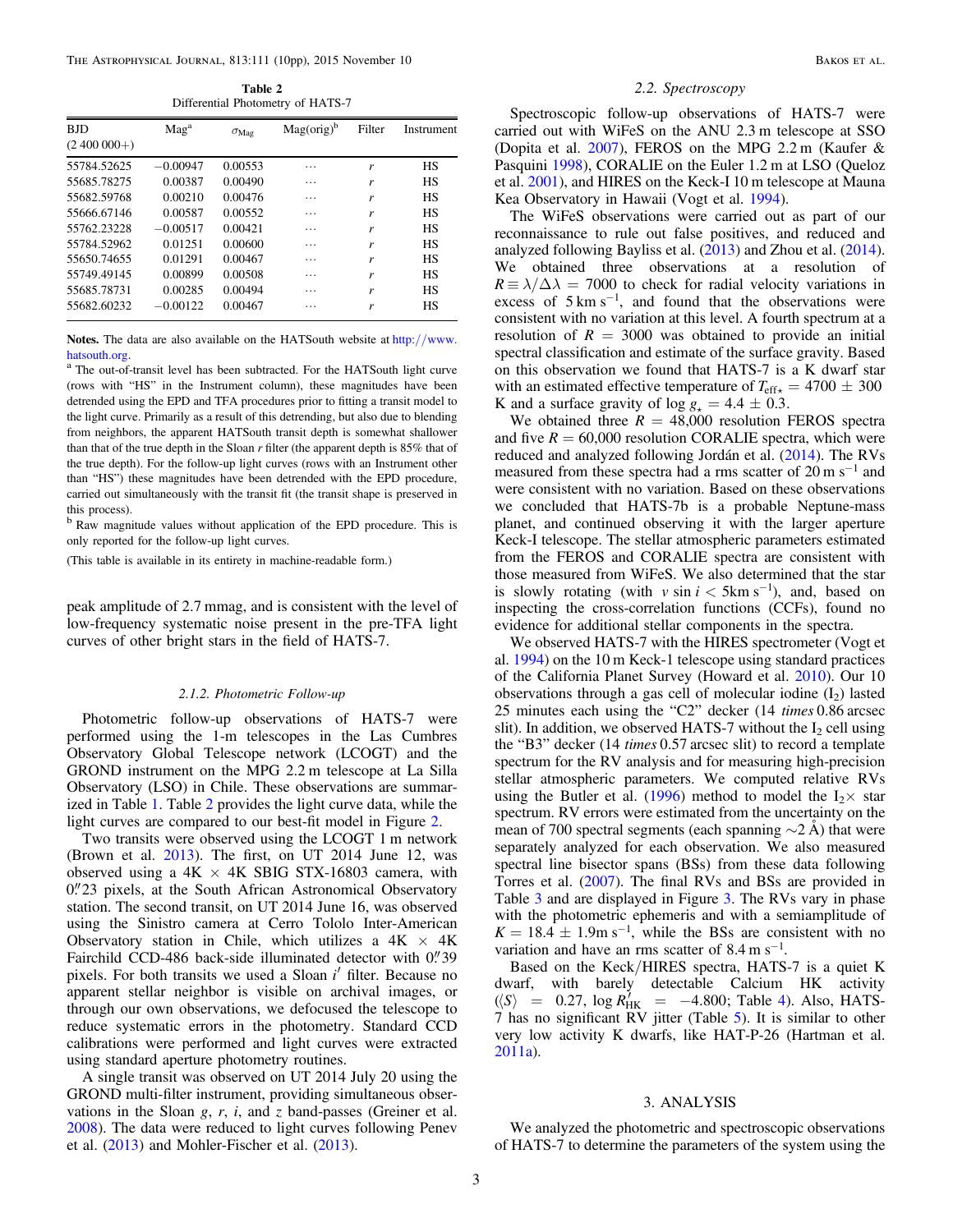<span id="page-3-0"></span>

<span id="page-3-1"></span>Figure 2. Left: unbinned follow-up transit light curves of HATS-7. The dates, filters and instruments used for each event are indicated. The light curves have been detrended using the EPD process. Curves after the first are shifted for clarity. Our best fit is shown by the solid lines.

<span id="page-3-2"></span>

Figure 3. Top panel: high-precision RV measurements for HATS-7 from Keck/HIRES, together with our best-fit circular orbit model. Zero phase corresponds to the time of mid-transit. The center-of-mass velocity has been subtracted. Second panel: velocity  $O-C$  residuals from the best-fit model. The error bars for each instrument include the jitter which is determined in the fit. Third panel: bisector spans (BS), with the mean value subtracted. Note the different vertical scales of the panels.

standard procedures developed for HATNet and HATSouth (see Bakos et al. [2010](#page-9-3), with modifications described by Hartman et al. [2012](#page-9-23)).

High-precision stellar atmospheric parameters were measured from the Keck/HIRES template spectrum using the Spectral Parameter Classification program (SPC; Buchhave

|  |  | Table 3 |                                                                     |  |
|--|--|---------|---------------------------------------------------------------------|--|
|  |  |         | Relative Radial Velocities and Bisector Span Measurements of HATS-7 |  |

| <b>BJD</b>          | RV <sup>a</sup> | b<br>$\sigma_{\rm RV}$ | <b>BS</b>    | $\sigma_{\rm BS}$ | Phase | Instrument |
|---------------------|-----------------|------------------------|--------------|-------------------|-------|------------|
| $(2456000+)$        | $(m s^{-1})$    | $(m s^{-1})$           | $(m s^{-1})$ |                   |       |            |
| 826.78970           | 21.15           | 2.07                   | 4.9          | 2.5               | 0.709 | Keck       |
| 826.80787           | 17.17           | 2.21                   | $-3.3$       | 6.0               | 0.715 | Keck       |
| 827.78004           | $-3.77$         | 2.46                   | $-3.2$       | 3.3               | 0.020 | Keck       |
| 827.79805           | $-2.93$         | 2.47                   | $-8.6$       | 5.5               | 0.026 | Keck       |
| $827.81761^{\circ}$ | $\cdots$        | $\cdots$               | 13.2         | 10.2              | 0.032 | Keck       |
| 828.78151           | $-16.51$        | 2.22                   | $-4.2$       | 4.4               | 0.334 | Keck       |
| 828.79940           | $-14.90$        | 2.35                   | 5.5          | 7.5               | 0.340 | Keck       |
| 829.77933           | 5.93            | 2.67                   | 7.7          | 9.7               | 0.648 | Keck       |
| 829.79741           | 19.86           | 2.62                   | $-12.2$      | 9.4               | 0.653 | Keck       |
| 830.77141           | 3.32            | 2.19                   | $-8.6$       | 6.1               | 0.959 | Keck       |
| 830.78899           | 6.17            | 1.88                   | 8.9          | 6.9               | 0.965 | Keck       |

<sup>a</sup> The zero-point of these velocities is arbitrary. An overall offset  $\gamma_{rel}$  is fitted to the Keck/HIRES velocities (Section [3](#page-2-0)), and has been subtracted.<br><sup>b</sup> Internal errors excluding the component of astrophysical/inst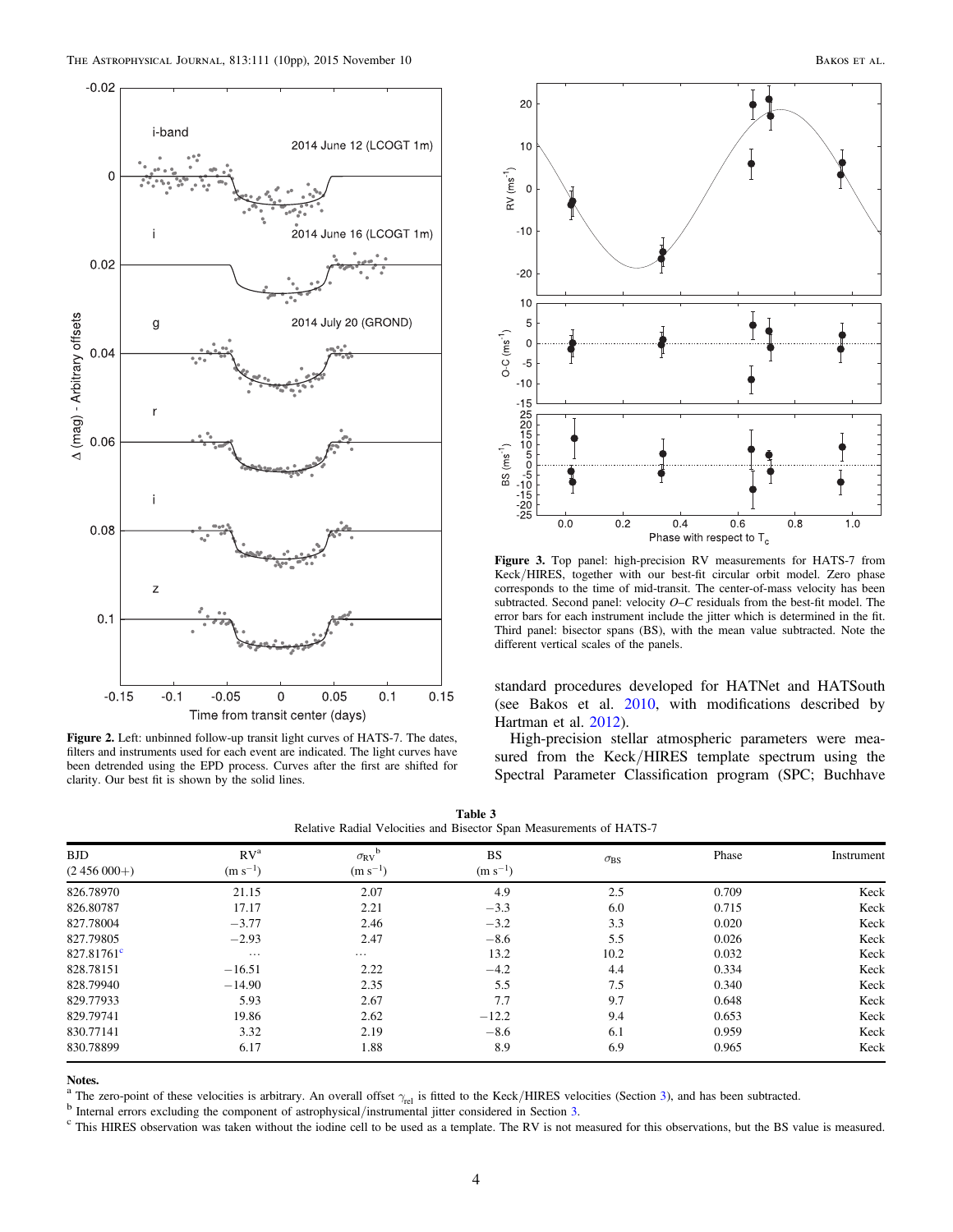Table 4 Stellar Parameters for HATS-7

<span id="page-4-0"></span>

| Parameter                               | Value                              | Source                   |
|-----------------------------------------|------------------------------------|--------------------------|
| Identifying information                 |                                    |                          |
| $R.A.$ (h:m:s)                          | $13^{\rm h}55^{\rm m}25.68{\rm s}$ | 2MASS                    |
| $decl.$ (d:m:s)                         | $-21^{\circ}12'27''7$              | 2MASS                    |
| R.A.p.m. $(max yr^{-1})$                | $-43.3 \pm 1.4$                    | 2MASS                    |
| decl.p.m. $(mas yr^{-1})$               | $-37.2 \pm 1.9$                    | 2MASS                    |
| <b>GSC ID</b>                           | GSC 6148-00422                     | GSC                      |
| 2MASS ID                                | 13552567-2112276                   | 2MASS                    |
| Spectroscopic properties                |                                    |                          |
| $T_{\rm eff\star}$ (K)                  | $4985 \pm 50$                      | SPC <sup>a</sup>         |
| Spectral type                           | K <sub>2</sub>                     | <b>SPC</b>               |
| [Fe/H]                                  | $+0.250 \pm 0.080$                 | <b>SPC</b>               |
| $v \sin i$ (km s <sup>-1</sup> )        | $0.50 \pm 0.50$                    | <b>SPC</b>               |
| $\gamma_{\rm RV}$ (km s <sup>-1</sup> ) | $9.435 \pm 0.017$                  | <b>FEROS</b>             |
| $\langle S \rangle$                     | 0.27                               | Keck/HIRES               |
| $\log R'_{HK}$                          | $-4.800$                           | Keck/HIRES               |
| Photometric properties                  |                                    |                          |
| $B \text{ (mag)}$                       | $14.359 \pm 0.020$                 | <b>APASS</b>             |
| $V$ (mag)                               | $13.340 \pm 0.010$                 | APASS                    |
| $g$ (mag)                               | $13.825 \pm 0.010$                 | <b>APASS</b>             |
| $r$ (mag)                               | $13.013 \pm 0.030$                 | APASS                    |
| $i \text{ (mag)}$                       | $12.690 \pm 0.030$                 | <b>APASS</b>             |
| $J$ (mag)                               | $11.528 \pm 0.024$                 | 2MASS                    |
| $H$ (mag)                               | $11.085 \pm 0.024$                 | 2MASS                    |
| $K_s$ (mag)                             | $10.976 \pm 0.026$                 | 2MASS                    |
| Derived properties                      |                                    |                          |
| $M_{\star}$ $(M_{\odot})$               | $0.849 \pm 0.027$                  | $Y^2+\rho_{\star}+SPC^b$ |
| $R_{\star}$ ( $R_{\odot}$ )             | $0.815_{-0.035}^{+0.049}$          | $Y^2+\rho_{\star}+SPC$   |
| $\rho_{\star}$ (cgs)                    | $2.22 \pm 0.33$                    | $Y^2+\rho_{\star}+SPC$   |
| $\log g_*$ (cgs)                        | $4.545 \pm 0.049$                  | $Y^2+\rho_{\star}+SPC$   |
| $L_{\star}$ ( $L_{\odot}$ )             | $0.368_{-0.038}^{+0.050}$          | $Y^2+\rho_{\star}+SPC$   |
| $M_V$ (mag)                             | $6.10 \pm 0.14$                    | $Y^2+\rho_{\star}+SPC$   |
| $M_K$ (mag, ESO)                        | $3.94 \pm 0.11$                    | $Y^2+\rho_{\star}+SPC$   |
| Age $(Gyr)$                             | $7.8 \pm 5.0$                      | $Y^2+\rho_{\star}+SPC$   |
| $A_V$ (mag) <sup>c</sup>                | $0.186 \pm 0.058$                  | $Y^2+\rho_{\star}+SPC$   |
| Distance (pc)                           | $257^{+15}_{-12}$                  | $Y^2+\rho_{\star}+SPC$   |

#### Notes.

<sup>a</sup> SPC—"Stellar Parameter Classification" method based on cross-correlating high-resolution spectra against synthetic templates (Buchhave et al. [2012](#page-9-24)). These parameters rely primarily on SPC, but have a small dependence also on the iterative analysis incorporating the isochrone search and global modeling of the data, as described in the text.

<sup>b</sup> Isochrones  $+\rho$ +SPC = Based on the Y<sup>2</sup> isochrones (Yi et al. [2001](#page-9-25)), the stellar density used as a luminosity indicator, and the SPC results.

 $c$  Total *V* band extinction to the star determined by comparing the catalog broad-band photometry listed in the table to the expected magnitudes from the Isochrones  $+\rho_{+}$ +SPC model for the star. We use the Cardelli et al. ([1989](#page-9-26)) extinction law.

et al. [2012](#page-9-24)). The resulting  $T_{\text{eff}\star}$  and [Fe/H] measurements were combined with the stellar density  $\rho_{\tau}$  determined through our joint light curve and RV curve analysis, to determine the stellar mass, radius, age, luminosity, and other physical parameters, by comparison with the Yonsei-Yale  $(Y^2; Y)$  et al. [2001](#page-9-25)) stellar evolution models (see Figure [4](#page-5-1)). This provided a revised estimate of log  $g_{\downarrow}$  which was fixed in a second iteration of SPC. Our final adopted stellar parameters are listed in Table [4](#page-4-0). We find that the star HATS-7 has a mass of  $0.849 \pm 0.027 M_{\odot}$ , a radius of  $0.815^{+0.049}_{-0.035} R_{\odot}$ , and is at a reddening-corrected distance of  $261_{-12}^{+16}$  pc. Note that the error on the distance does

Table 5 Parameters for the Transiting Planet HATS-7b

<span id="page-4-1"></span>

| Parameter                                                                                | Value <sup>a</sup>          |  |  |
|------------------------------------------------------------------------------------------|-----------------------------|--|--|
| Light curve parameters                                                                   |                             |  |  |
| $P$ (days)                                                                               | $3.1853150 \pm 0.0000054$   |  |  |
| $T_c$ (BJD) <sup>b</sup>                                                                 | $2456528.29697 \pm 0.00058$ |  |  |
| $T_{14}$ (days) <sup>b</sup>                                                             | $0.0958 \pm 0.0012$         |  |  |
| $T_{12} = T_{34}$ (days) <sup>b</sup>                                                    | $0.00735 \pm 0.00099$       |  |  |
| $a/R_{\star}$                                                                            | $10.59_{-0.67}^{+0.51}$     |  |  |
| $\zeta/R_{\star}^{\circ}$                                                                | $22.62 \pm 0.16$            |  |  |
| $R_{\rm p}/R_{\star}$                                                                    | $0.0711 \pm 0.0019$         |  |  |
| h <sup>2</sup>                                                                           | $0.148_{-0.085}^{+0.101}$   |  |  |
| $b \equiv a \cos i/R_*$                                                                  | $0.39_{-0.13}^{+0.11}$      |  |  |
| $i$ (deg)                                                                                | $87.92 \pm 0.75$            |  |  |
| Limb-darkening coefficients <sup>d</sup>                                                 |                             |  |  |
| $c_1$ , <i>i</i> (linear term)                                                           | 0.4140                      |  |  |
| $c_2$ , <i>i</i> (quadratic term)                                                        | 0.2464                      |  |  |
| $c_1, r$                                                                                 | 0.5519                      |  |  |
| $c_2, r$                                                                                 | 0.1984                      |  |  |
| RV parameters                                                                            |                             |  |  |
| $K(m s^{-1})$                                                                            | $18.4 \pm 1.9$              |  |  |
| $e^e$                                                                                    | ${<}0.170$                  |  |  |
| RV jitter $(m s^{-1})^T$                                                                 | $3.0 \pm 1.1$               |  |  |
| Planetary parameters                                                                     |                             |  |  |
| $M_{\rm p}$ $(M_{\rm J})$                                                                | $0.120 \pm 0.012$           |  |  |
| $R_{\rm p}$ $(R_{\rm J})$                                                                | $0.563_{-0.034}^{+0.046}$   |  |  |
| $C~(M_{\rm p}, R_{\rm p})^{\rm g}$                                                       | $-0.02$                     |  |  |
| $\rho_{\rm p}$ (g cm <sup>-3</sup> )                                                     | $0.83 \pm 0.18$             |  |  |
| $log g_p (cgs)$                                                                          | $2.968 \pm 0.076$           |  |  |
| $a$ (AU)                                                                                 | $0.04012 \pm 0.00043$       |  |  |
| $T_{eq}$ (K) <sup>h</sup>                                                                | $1084 \pm 32$               |  |  |
| $\Theta^i$                                                                               | $0.0200 \pm 0.0024$         |  |  |
| $\langle F \rangle$ (10 <sup>9</sup> erg s <sup>-1</sup> cm <sup>-2</sup> ) <sup>i</sup> | $3.12_{-0.32}^{+0.45}$      |  |  |

Notes.

<sup>a</sup> The adopted parameters assume a circular orbit. Based on the Bayesian evidence ratio we find that this model is strongly preferred over a model in which the eccentricity is allowed to vary in the fit. For each parameter we give the median value and 68.3% ( $1\sigma$ ) confidence intervals from the posterior distribution.

<sup>b</sup> Reported times are in Barycentric Julian Date calculated directly from UTC, without correction for leap seconds.  $T_c$ : reference epoch of mid transit that minimizes the correlation with the orbital period.  $T_{14}$ : total transit duration, time between first to last contact;  $T_{12} = T_{34}$ : ingress/egress time, time between first and second, or third and fourth contact.

 $\epsilon$  Reciprocal of the half duration of the transit used as a jump parameter in our MCMC analysis in place of  $a/R_{\star}$ . It is related to  $a/R_{\star}$  by the expression  $\zeta/R_{\star} = a/R_{\star}(2\pi(1 + e \sin \omega))/(P\sqrt{1 - b^2}\sqrt{1 - e^2})$  (Bakos et al. [2010](#page-9-3)).<br><sup>d</sup> Values for a quadratic law, adopted from the tabulations by Claret ([2004](#page-9-27))

according to the spectroscopic (SPC) parameters listed in Table [4](#page-4-0).  $e^e$  The 95% confidence upper-limit on the eccentricity from a model in which the eccentricity is allowed to vary in the fit.<br> $f$  Error term, either astrophysical or instrumental in origin, added in quadrature

to the formal RV errors for the listed instrument. This term is varied in the fit assuming a prior inversely proportional to the jitter.

<sup>g</sup> Correlation coefficient between the planetary mass  $M_p$  and radius  $R_p$ determined from the parameter posterior distribution via  $C (M_{\rm p}, R_{\rm p}) = \langle (M_{\rm p} - \langle M_{\rm p} \rangle) (R_{\rm p} - \langle R_{\rm p} \rangle) / (\sigma_{M_{\rm p}} \sigma_{R_{\rm p}}) \rangle$ , where  $\langle \cdot \rangle$  is the expectation value operator, and  $\sigma_x$  is the standard deviation of parameter *x*. <sup>h</sup> Planet equilibrium temperature averaged over the orbit, calculated assuming a Bond albedo of zero, and that flux is re-radiated from the full planet surface.<br>
<sup>i</sup> The Safronov number is given by Safronov  $\Theta = \frac{1}{2} (V_{\rm esc}/V_{\rm orb})^2 = (a \Big/ R_{\rm p}) (M_{\rm p} \Big/ M_{\star})$  (see Hansen & Barman [2007](#page-9-28)).

<sup>j</sup> Incoming flux per unit surface area, averaged over the orbit.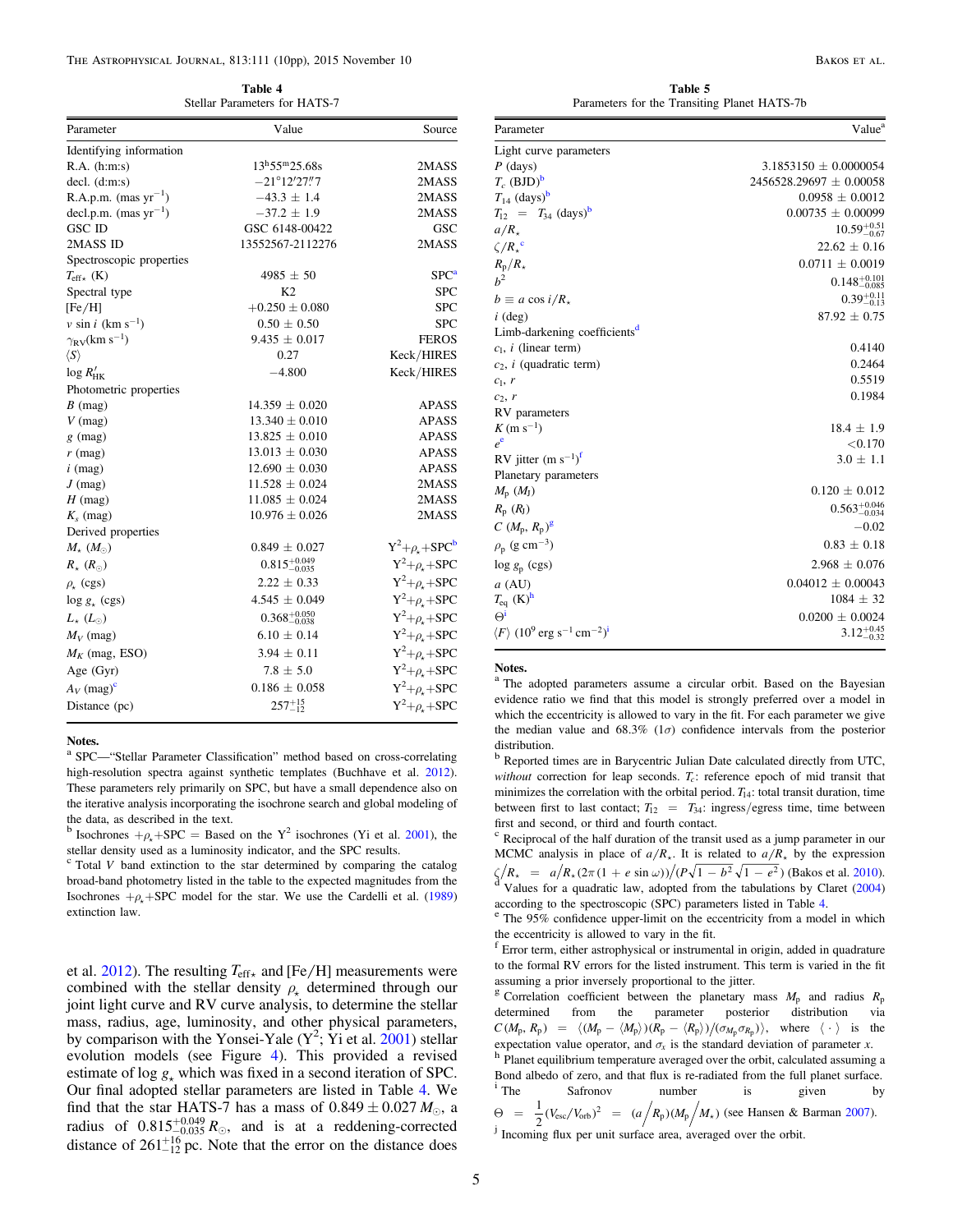<span id="page-5-1"></span>

**Figure 4.** Comparison between the measured values of  $T_{\text{eff}\star}$  and  $\rho_{\star}$  (from SPC applied to the HIRES  $I_2$ -free template spectrum, and from our modeling of the light curves and RV data, respectively), and the  $Y^2$  model isochrones from Yi et al. ([2001](#page-9-25)). The best-fit values (dark filled circle), and approximate  $1\sigma$  and  $2\sigma$ confidence ellipsoids are shown. The values from our initial SPC iteration are shown with the open triangle. The  $Y^2$  isochrones are shown for ages of 0.2 Gyr, and 1.0–14.0 Gyr in 1 Gyr increments.

not take into account the systematic errors due to uncertainties in the stellar isochrones. HATS-7 is a main-sequence star, and has a poorly constrained age due to the limited stellar evolution expected within the age of the universe at this stellar mass.

We also carried out a joint analysis of the HIRES RVs (fit using a Keplerian orbit) and the HATSouth, LCOGT 1 m, and GROND light curves (fit using a Mandel & Agol [2002](#page-9-29) transit model with fixed quadratic limb darkening coefficients taken from Claret [2004](#page-9-27)) to measure the stellar density, as well as the orbital and planetary parameters. This analysis makes use of a differential evolution Markov Chain Monte Carlo procedure (ter Braak [2006](#page-9-30)) to estimate the posterior parameter distributions, which we use to determine the median parameter values and their  $1\sigma$  uncertainties. We also varied the jitter as a free parameter in the fit following Hartman et al. ([2014](#page-9-31)), where we use the empirical distribution of the Keck/HIRES RV jitter values for low-activity cool main sequence stars from Wright ([2005](#page-9-32)) to place a prior on the jitter. The results are listed in Table [5.](#page-4-1) We find that the planet HATS-7b has a mass of  $0.120 \pm 0.012 M_J$ , and a radius of  $0.563^{+0.046}_{-0.034} R_J$ . We also find that the observations are consistent with a circular orbit. When the eccentricity is allowed to vary in the fit, we find  $e = 0.065 \pm 0.053$  and a 95% confidence upper-limit of  $e < 0.170$ . The parameters listed in Table [5](#page-4-1) were determined assuming a fixed circular orbit.

In order to rule out the possibility that HATS-7 is a blended stellar eclipsing binary system, we carried out a blend analysis of the photometric data following Hartman et al. ([2012](#page-9-23)). We find that a model consisting of single star with a transiting planet fits the data better than any of the blended stellar eclipsing binary models that we tested, but there are some blend models which cannot be rejected with greater than  $5\sigma$ confidence based on the photometry alone. In these models the primary star in the background eclipsing binary has a distance modulus that is no more than 2.1 mag greater than that of a brighter foreground star. We simulated the CCFs, RVs, and BSs that would be measured with HIRES/Keck-I for these blend scenarios and found that in almost all cases the object

would be easily identified as a composite stellar system (the CCFs would be double-peaked, or the BSs and/or RVs would vary by greater than  $100 \text{ m s}^{-1}$ ). We searched the spectrum for the spectral signature of a secondary star as described in Kolbl et al. ([2015](#page-9-33)), and found no companions down to 1% of the brightness of the primary at separations in RV greater than  $\pm 10$  km s<sup>-1</sup>. There is a small region of parameter space where the BS and RV scatter for the blended system would be comparable to the measured scatters. These are blends where the background binary has a distance modulus that is between 1.95 and 2.1 mag greater than that of the foreground star, and where the RV of the foreground star differs by at least 50  $km s^{-1}$  from the systemic RV of the binary. Considering, however, that these blends can still be rejected with  $4\sigma$ confidence based on the photometry, and that the simulated RVs do not show the sinusoidal variation in orbital phase that is observed, we conclude that these blend scenarios do not provide a good description of the observations, and that HATS-7 is a transiting planet system.

While we *can* rule out the possibility that HATS-7 is a blended stellar eclipsing binary system, we cannot rule out the possibility that HATS-7 is a transiting planet system with a fainter unresolved stellar companion. We note that this is often the case for many known transiting exoplanet systems. We simulated this scenario as well, and find that companions with masses up to that of the planet host cannot be ruled out. The highest spatial resolution images we have available are from the HIRES guide camera based on which we can rule out companions with  $\Delta V < 4$  at a separation greater than 1.<sup>"</sup>5. High mass companions would also need to have been observed near conjunction for the system not to have been detected as a spectroscopic binary. Higher spatial resolution imaging and/or additional RV monitoring would be needed to put tighter constraints on any stellar companions. If HATS-7 does have a stellar companion, the radius and mass of the planet HATS-7b would be somewhat larger than what we infer here.

## 4. DISCUSSION

<span id="page-5-0"></span>With its mass of  $M_p = 0.120 \pm 0.012 M_J$ , HATS-7b is one of the very few transiting and well characterized super-Neptunes known to date. We adopt a nomenclature, whereby planets with  $0.18 M<sub>J</sub> < M<sub>p</sub> \leq 0.3 M<sub>J</sub>$ , i.e., those more massive than halfway between Neptune and Saturn, are referred to as sub-Saturns (especially those toward the lower end of this mass range), whereas planets with  $0.054 M_J < M_p \leq 0.18 M_J$  as super-Neptunes (especially those toward the higher mass end). This nomenclature is more or less consistent with previous literature, e.g., HAT-P-18b (Hartman et al. [2011b](#page-9-34)) is a called a sub-Saturn ( $M_p = 0.197 M_J$ ), while Kepler-101b (Bonomo et al. [2014](#page-9-35)) is called a super-Neptune  $(M_{\rm p} = 0.16 M_{\rm J})$ . The mass versus radius of low mass  $(M_p < 0.2 M_J)$  transiting planets with accurately determined masses (here we use <20% uncertainty) is shown in Figure [5.](#page-6-0) It is noteworthy that only a handful of super-Neptunes are known (with accurate parameters), and the regime between  $0.1 M_J$  and  $0.18 M_J$  is occupied by only five such objects. These are Kepler-9c  $(K = 12.34 \text{ mag}$ ; Torres et al. [2011](#page-9-36)), Kepler-101b  $(K = 12.0;$ Bonomo et al. [2014](#page-9-35)), the recently discovered HATS-8b  $(K = 12.6;$  Bayliss et al. [2015](#page-9-2)), Kepler-35b  $(K = 13.9;$  Welsh et al. [2012](#page-9-37)), and HATS-7b ( $K = 10.97$ ), the subject of this paper. Among these planet hosting stars, HATS-7 is by far the brightest, which will greatly facilitate detailed studies. All low-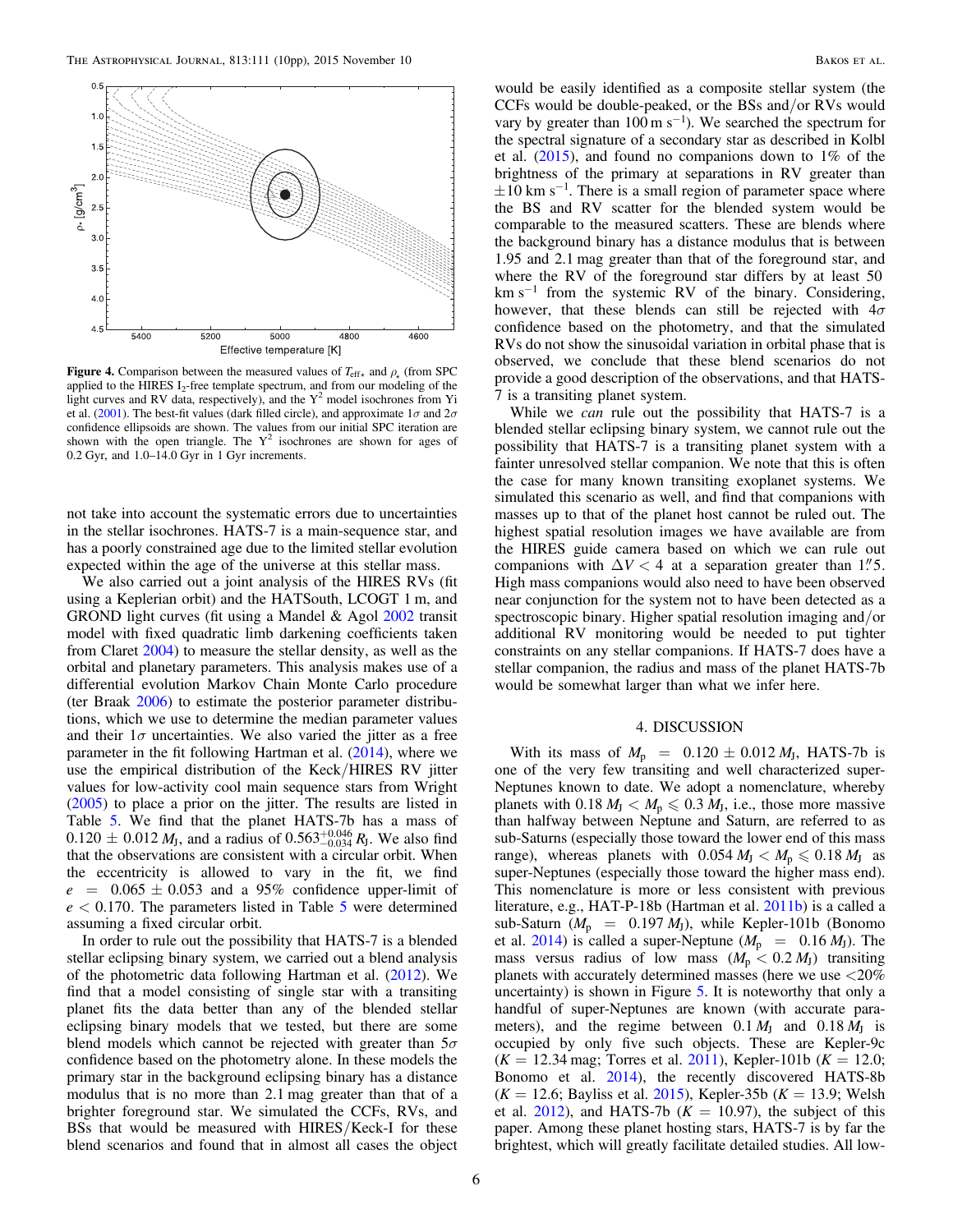<span id="page-6-0"></span>

Figure 5. Mass–radius diagram of super-Neptunes ( $M_p \le 0.18M_l$ ) and super-Earths with accurately measured masses and radii (<20% uncertainties). Color indicates equilibrium temperature (with the palette of R, G, B = 2000, 1500, 1000 K), while size is inversely proportional to surface gravity. HATS-7b is also marked with a large box. Isodensity lines for  $\rho = 0.2, 0.5, 1.27$  (Uranus), 1.64 (Neptune), 5.5 (Earth) g cm<sup>-3</sup> are shown with dashed lines. Neptune is marked with a blue triangle. Abbreviations are: K: Kepler, H: HAT, HS: HATSouth, C: Corot.

mass transiting planets shown in Figure [5](#page-6-0) were found by either Kepler and Corot (space-born surveys), HATNet and HAT-South (ground-based wide-field surveys), the pointed groundbased survey MEarth (GJ 1214b; Charbonneau et al. [2009](#page-9-38); Irwin et al. [2009](#page-9-39)), or they were found by the photometric follow-up of planetary systems that were first discovered by RVs.

Well characterized planets and host stars in this regime are important in exploring the correlations between various system parameters. One example is the host star metallicity–planet occurrence rate correlation, which has been known for a long time (Fischer & Valenti [2005](#page-9-40)) to exist for Jupiter size planets, and which correlation was found to be weakened for small,  $\langle 4R_{\oplus}$  planets by Buchhave et al. ([2012](#page-9-24)). However, recent analysis by Wang  $\&$  Fischer ([2015](#page-9-41)) shows that the planet occurrence rate–metallicity correlation is universal, including for terrestrial planets. Using an increased sample and new analysis, Buchhave et al. ([2014](#page-9-42)) find a correlation between host star metallicity and planet radius, in the sense that the average metallicity of the host star increases with planet size. These authors also find three populations of exoplanets (rocky, gasdwarf, giant), as based on the metallicity of the stars. The discovery of HATS-7b around a metal-rich  $(Fe/H]$  $= +0.250 \pm 0.080$  star, and the apparent lack of a hot Jupiter in this system will help in refining such future analyses.

The mass regime of super Neptunes is important in studying the transition from ice giants to gas giants, where, in the core accretion scenario (e.g., Mordasini et al. [2015](#page-9-43)), rapid accumulation of a gaseous envelope is expected to start. This transition is well demonstrated in Figure [6](#page-7-0), which plots the bulk density of transiting exoplanets as a function of their masses (again, only for those with reliable parameters determined to better than 20% precision). Mean density first decreases with increasing planetary mass, as the planetary mass increases from super-Earths ( $\sim$ 0.01 *M*<sub>I</sub>) to Neptunes ( $\sim$ 0.1 *M*<sub>I</sub>). Then, in the super-Neptune/sub-Saturn regime, the trend reverses, as matter becomes increasingly degenerate under high pressure, and density starts to increase.

With the increasing number of well characterized transiting exoplanets, we are gradually mapping out the parameter space these planets occupy. While it is customary to explore the relations between various parameters (e.g., mass, radius, equilibrium temperature), here we examine the boundaries spanned in the planetary mass–density domain. The approximate envelopes of the distribution are:

$$
M_{\rm p} \lesssim 0.02 \ M_{\rm J} \colon \begin{cases} \rho_{\rm p} & \gtrsim 14 \left( M_{\rm p}/M_{\rm J} \right)^{0.178} \\ \rho_{\rm p} & \lesssim 25 \left( M_{\rm p}/M_{\rm J} \right)^{0.178}, \end{cases}
$$

i.e., for rocky planets without significant amount of volatiles,

$$
M_{\rm p} \lesssim 0.4 \, M_{\rm J} \! : \! \begin{cases} \rho_{\rm p} & \gtrsim 3 \big/ 4 \, \times \, 10^{-4} \, \big( M_{\rm p}/M_{\rm J} \big)^{-2} \\ \rho_{\rm p} & \lesssim 3 \big/ 5 \, \big( M_{\rm p}/M_{\rm J} \big)^{-3/4}, \end{cases}
$$

i.e., for Neptunes and Saturns, and

$$
M_{\rm p} \gtrsim 0.4 \, M_{\rm J} \cdot \begin{cases} \rho_{\rm p} &\gtrsim 1 \big/ 5 \left( M_{\rm p}/M_{\rm J} \right)^{3/2} \\ \rho_{\rm p} &\lesssim 5 \big/ 2 \left( M_{\rm p}/M_{\rm J} \right)^{1.1} \end{cases}
$$

for ice and gas giants ( $\rho_p$  measured in g cm<sup>-3</sup> for all). Here the  $\rho_{\rm p} \propto (M_{\rm p}/M_{\rm J})^{0.178}$  relation for the smallest planets is taken from Sotin et al. ([2007](#page-9-44)), and is based on models. The other relations are approximate, and are not physically motivated, though it is possible that physical explanations for them do exist. Between earths and super-earths, the mean density only increases slightly. Once  $M_p \gtrsim 0.02 M_J$  (6  $M_\oplus$ ) is reached, the bulk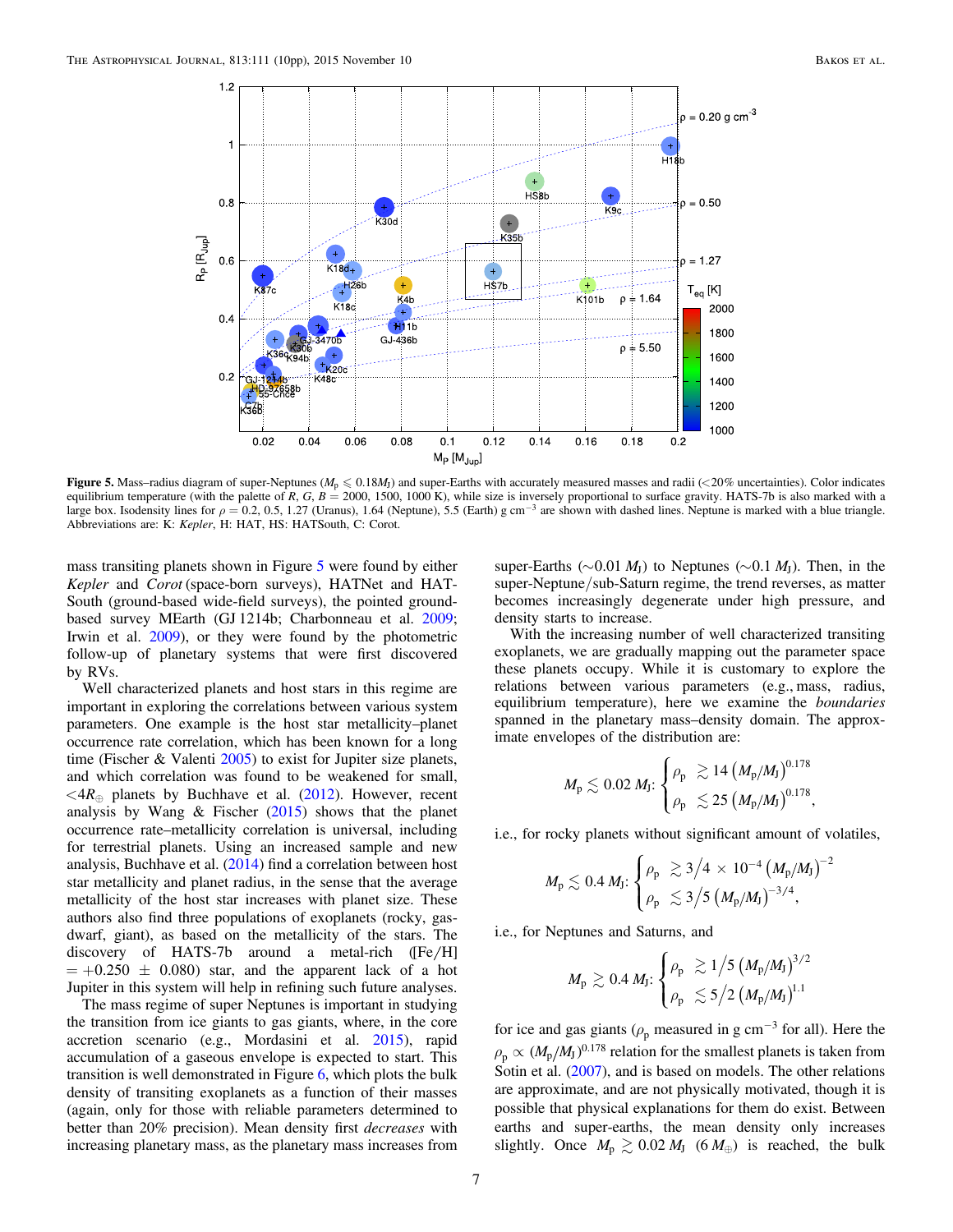<span id="page-7-0"></span>

Figure 6. Planetary mean density as a function of planetary mass for planets with mass measured to better than 20% precision. HATS-7b is also marked with a large box. The size of the points scales with planetary radius, while the color indicates equilibrium temperature (with the palette of R, G,  $B = 2000$ , 1500, 1000 K). It is clearly visible that the less dense Jupiter-mass planets are predominantly "hot" (red). The four thin lines indicate approximate boundaries of the current transiting extrasolar planet population in this space. The significant outlier on the bottom left side is Kepler-87c (Ofir et al. [2014](#page-9-46)), and the other significant outlier at  $M_p \approx 1 M_J$ and  $\rho \approx 3$  g cm<sup>-3</sup> is WASP-59b (Hébrard et al. [2013](#page-9-47)). Solar system planets are marked with blue triangles.

<span id="page-7-1"></span>

Figure 7. Radius vs. time for representative evolutionary models plotted against the observed radius and age estimates for HATS-7b. Models are labeled with their corresponding core masses. We include models with core masses from 30 to 34  $M_{\oplus}$  with a H<sub>2</sub>–He atmosphere with solar metallicity, from 28 to 34  $M_{\odot}$  with an atmosphere with 10x solar metallicity, and four best-fit models with 30x solar metallicity. In all cases, we fit the models to a (final) total mass of 38  $M_{\oplus}$ .

density decreases as a result of retaining more volatiles, and the ability to form a more extended atmosphere. Finally, at around  $M_{\rm p} \gtrsim 0.2 M_{\rm J}$  (~60  $M_{\oplus}$ ), the compression of matter gets significant to result in an increasing mean density.

The lower limit for the density of gaseous planets (dashed line in Figure [6](#page-7-0),  $\propto M_p^{3/2}$ ) is related to the inflation mechanism

of planets, which has not been fully solved. It is noteworthy that this relation holds over two orders of magnitude in mass, from  $M_p \approx 0.5 M_J$  to 50  $M_J$ . The upper limit for the density of rocky planets (dotted line,  $\propto M_p^{-3/4}$ ) is likely to suffer from the bias against discovering compact rocky/iron planets, due to their smaller transit signatures. Also, while there are close to 250 well characterized transiting exoplanets, considering the dimensionality of the parameter space (e.g.,  $M_p$ ,  $R_p$ ,  $M_{\star}$ ,  $P$ ,  $[Fe/H]$ ,  $T_{effx}$ , age), this is still a very small number to understand their distribution. Consequently, significant biases in the observed distribution exist. Probably the most important such bias is that the majority of the planets plotted in Figure [6](#page-7-0) have short periods. The confirmation and characterization of long period planets takes much more time, and these systems are primarily discovered by Kepler, so the host stars are typically faint, further hindering follow-up studies.

The bulk composition of HATS-7b may be estimated by fitting theoretical structural and evolutionary models to the observed mass and radius of  $38.0 \pm 3.9 M_{\oplus}$  (0.120  $\pm$  $(0.012 M_J)$  and  $6.31^{+0.52}_{-0.38} R_{\oplus} (0.563^{+0.046}_{-0.034} R_J)$ . We compute a range of models for planets of HATS-7b's mass for various possible parameters using the methodology of Howe & Burrows ([2015](#page-9-45)). If a two-layer partitioning with a rock-iron core and a hydrogen–helium envelope is assumed, the best fit models suggest a core mass of 31  $\pm$  4  $M_{\oplus}$  and an envelope mass of 7  $\pm$  1.5  $M_{\oplus}$ , that is, a hydrogen–helium fraction of 18  $\pm$  4%. This result is consistent within uncertainty across a range of metallicity and whether or not evaporative mass loss is incorporated in the model. More quantitatively, increasing the metallicity from  $1\times$  solar to  $10\times$  solar increases the radius at 7.8 Gyr by about  $0.2 R_{\oplus} (0.018 R_{\rm J})$ , approximately the same amount as decreasing the core mass by  $1 M_{\oplus}$ . This is also of the same order as the uncertainty introduced by the uncertainty in age. Models with significantly smaller cores,  $\leq 25 M_{\oplus}$ , are ruled out because they under no circumstances shrink to the observed radius of the planet over the age of the system. For comparison, final radii for the  $10\times$  solar models with core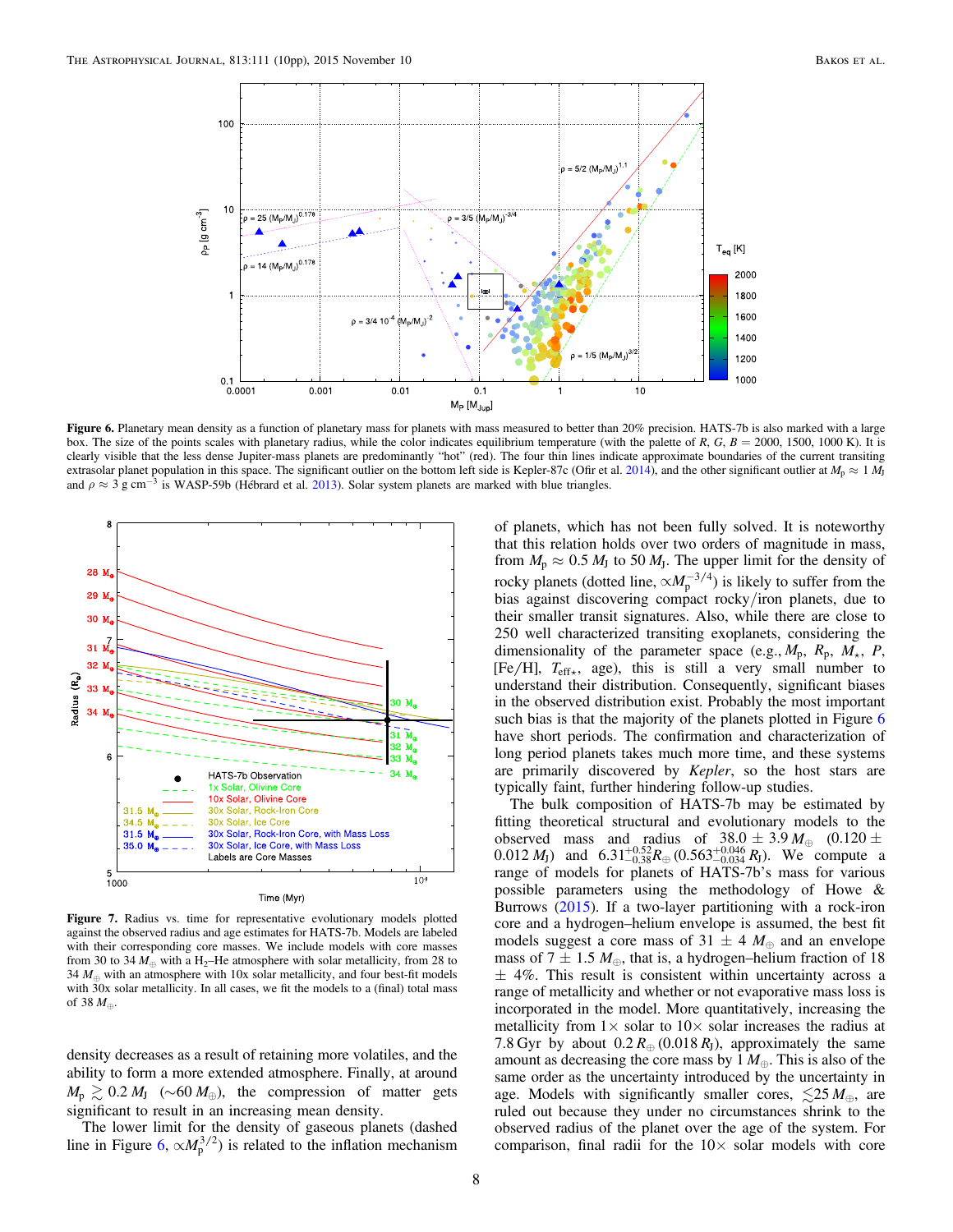<span id="page-8-0"></span>

Figure 8. Approximate detectability of a planet's atmosphere in transmission as a function of planetary mass for super-Neptunes ( $M_p \le 0.18M_l$ ) and super-Earths. In calculating the scale height of the planet atmosphere we assume the molecular weight of pure molecular hydrogen, and the equilibrium temperature and surface gravity of the planet determined as from our analysis (Table [5](#page-4-1)). The *fractional* contribution of the transmission signal to the star light is approximated as  $\delta = 5 \times 2R_pH/R_*^2$  (Perryman [2014](#page-9-49)). We then calculate the K-band flux of the star, and multiply with  $\delta$ , to come up with an approximate measure of the transmission signal. We stress that this quantity does not take into account the detailed (expected) spectrum of the planetary atmosphere, but is an order of magnitude estimate of the signature. The size of the filled circles scales with the radius of the planet (arbitrary scale), and the radius of the open circles scales with the scale height of the atmosphere. Small plus symbols denote planets with uncertain mass or radius measurements (error >20%). Abbreviations are: K: Kepler, H: HAT, HS: HATSouth, C: Corot.

masses of 0, 5, 10, 15, and 20  $M_{\oplus}$  are 0.95, 0.87, 0.79, 0.71, and 0.65 *R*J, respectively (all larger than the observed radius of 0.56  $R_J$ ), while a bare core of 38  $M_\oplus$  has a radius of 0.202  $R_J$  if composed of rock-iron and 0.296  $R<sub>J</sub>$  if composed of ice. In the case of a pure ice core, the best fit is a core mass of  $34.5 \pm 4$  $M_{\oplus}$  and an envelope mass of 3.5  $\pm$  1.5  $M_{\oplus}$ , that is, a hydrogen– helium fraction of 9  $\pm$  4%, similar to the composition of Uranus and Neptune (Helled et al. [2011](#page-9-48)). Figure [7](#page-7-1) shows radius versus time for representative evolutionary models with core masses of 28–34  $M_{\oplus}$ , encompassing the full range of core masses consistent with observations.

While the mean density of exoplanets is an important constraint on their bulk composition, detailed studies of the planetary atmospheres can provide a direct measurement of the composition of the planet. One important way to detect such compositions is via transmission spectroscopy. In Figure [8](#page-8-0) we show super-Neptunes to super-Earths, including the sub-Saturn HAT-P-18b, with the expected transmission signatures plotted against the planetary masses. To derive an approximate measure of the transmission signatures, we approximated the *H* scale height as  $H = k_B T_{eq} / (\mu g_p)$ , where  $k_B$  is the Boltzmann constant,  $T_{eq}$  is the equilibrium temperature of the planets (assuming black bodies, and full redistribution of heat),  $\mu$  is the mean molecular weight, and  $g_p$  is the planetary surface gravity. To make the comparison simpler (and because of lacking further information on their atmospheric composition), we used  $\mu$  = 2 (i.e., H<sub>2</sub>) for all planets, even though the mean molecular weight of the atmospheres will be larger, and thus our estimates are somewhat optimistic. We then approximated the fractional contribution of transmission through the planet's atmosphere to the total stellar flux as  $\delta = 5 \times 2R_{p}H/R_{\star}^{2}$  (Perryman [2014](#page-9-49)), and multiplied this with the total estimated K-band flux of the star. Atmospheric transmission analysis has been carried out for five of these

planets, typically those in the top left side of Figure [8](#page-8-0) (those with low mass and high expected transmission signal). These are, in order of increasing planetary mass, GJ-1214b (Kreidberg et al. [2014](#page-9-50)), HD 97658b (Knutson et al. [2014b](#page-9-51)), GJ 3470b (Ehrenreich et al. [2014](#page-9-52)), GJ 436b (Knutson et al. [2014a](#page-9-53)), and HAT-P-11b (Fraine et al. [2014](#page-9-54)). With the exception of HAT-P-11b, all showed essentially featureless transmission spectra, indicating hazes, clouds, or atmospheres with high molecular weight. The only Neptune mass planet with features in its transmission spectrum is HAT-P-11b, where the signature of water was detected (Fraine et al. [2014](#page-9-54)). Among the super Neptunes, HATS-7b is the most promising target for detecting its atmosphere. Also, such measurements will be facilitated by the quiet host star; high-resolution spectroscopy of HATS-7 shows very low RV jitter, low  $\nu$  sin  $i$ , and no chromospheric activity. Altogether, it is scientifically compelling to pursue transmission spectroscopy for the recently discovered super Neptunes HATS-7b and HATS-8b, and the sub-Saturn HAT-P-18b, where relatively large signals are expected. Perhaps a trend from featureless spectra to feature-rich transmission (observed for certain hot Jupiters) will be observed with increasing planetary mass through the super-Neptune regime.

Development of the HATSouth project was funded by NSF MRI grant NSF/AST-0723074, operations have been supported by NASA grants NNX09AB29G and NNX12AH91H, and follow-up observations received partial support from grant NSF/AST-1108686. A.J. acknowledges support from FON-DECYT project 1130857, BASAL CATA PFB-06, and project IC120009 "Millennium Institute of Astrophysics (MAS)" of the Millenium Science Initiative, Chilean Ministry of Economy. R.B. and N.E. are supported by CONICYT-PCHA/ Doctorado Nacional. R.B. and N.E. acknowledge additional support from project IC120009 "Millenium Institute of